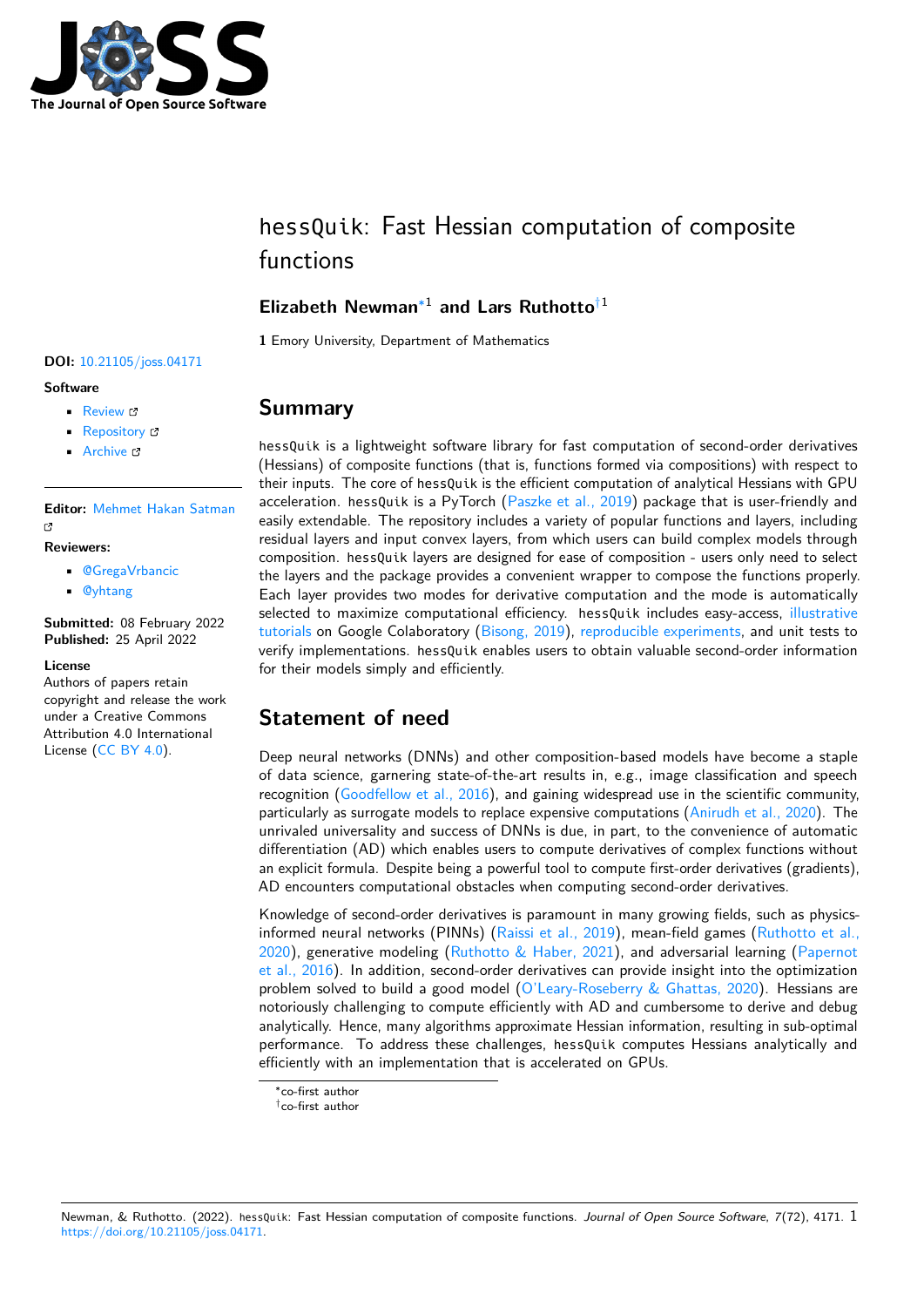

# **hessQuik Building Blocks**

hessQuik builds complex functions constructed through composition of simpler functions, which we call layers. The package uses the chain rule to compute Hessians of composite functions, assuming the derivatives of the layers are implemented analytically. We describe the process mathematically.

Let  $f: \mathbb{R}^{n_0} \to \mathbb{R}^{n_\ell}$  be a twice continuously-differentiable function defined as

$$
f = g_{\ell} \circ g_{\ell-1} \circ \cdots \circ g_1, \quad \text{where} \quad g_i: \mathbb{R}^{n_{i-1}} \to \mathbb{R}^{n_i} \quad \text{for } i = 1, \ldots, \ell.
$$
 (1)

Here,  $g_i$  represents the i-th layer and  $n_i$  is the number of hidden features on the i-th layer. We call  $n_0$  the number of input features and  $n_\ell$  the number of output features. We note that each layer can be parameterized by weights which we can tune by solving an optimization problem. Because hessQuik computes derivatives for the network inputs, we omit the weights from our notation.

#### **Implemented hessQuik Layers**

hessQuik includes a variety of popular layers and their derivatives. These layers can be composed to form complex models. Each layer incorporates a non-linear activation function,  $\sigma : \mathbb{R} \to \mathbb{R}$ , that is applied entry-wise. The hessQuik package provides several activation functions, including Sigmoid, Hyperbolic Tangent, and Softplus. Currently supported layers include the following:

• singleLayer: This layer consists of an affine transformation followed by pointwise non-linearity

$$
g_{\text{single}}(\mathbf{u}) = \sigma(\mathbf{Ku} + \mathbf{b})\tag{2}
$$

where  $K$  and  $b$  are a weight matrix and bias vector, respectively, that can be tuned through optimization methods. Multilayer perceptron neural networks are built upon these layers.

• residualLayer: This layer differs from a single layer by including a skip connection

$$
g_{\text{residual}}(\mathbf{u}) = \mathbf{u} + h\sigma(\mathbf{K}\mathbf{u} + \mathbf{b}) \tag{3}
$$

where  $h > 0$  is a step size. Residual layers are the building blocks of residual neural networks (ResNets) [\(He et al., 2016\)](#page-5-6). ResNets can be interpreted as discretizations of differential equations or dynamical systems [\(E, 2017;](#page-5-7) [Haber & Ruthotto, 2017\)](#page-5-8).

- ICNNLayer: The input convex neural network layer preserves convexity of the composite function with respect to the input features. Our layer follows the construction of [\(Amos](#page-5-9) [et al., 2017\)](#page-5-9).
- quadraticLayer, quadraticICNNLayer: These are layers that output scalar values and are typically reserved for the final layer of a model.

The variety of implemented layers and activation functions makes the task of designing a wide range of hessQuik models easy.

# **Computing Derivatives with hessQuik**

In hessQuik, we offer two modes, forward and backward, to compute the gradient  $\nabla_{{\bf u}_0} f$  and the Hessian  $\nabla_{{\bf u}_0}^2f$  of the function with respect to the input features. The cost of computing derivatives in each mode differs and depends on the number of input and output features. hessQuik automatically selects the least costly method by which to compute derivatives. We briefly describe the derivative calculations using the two methods.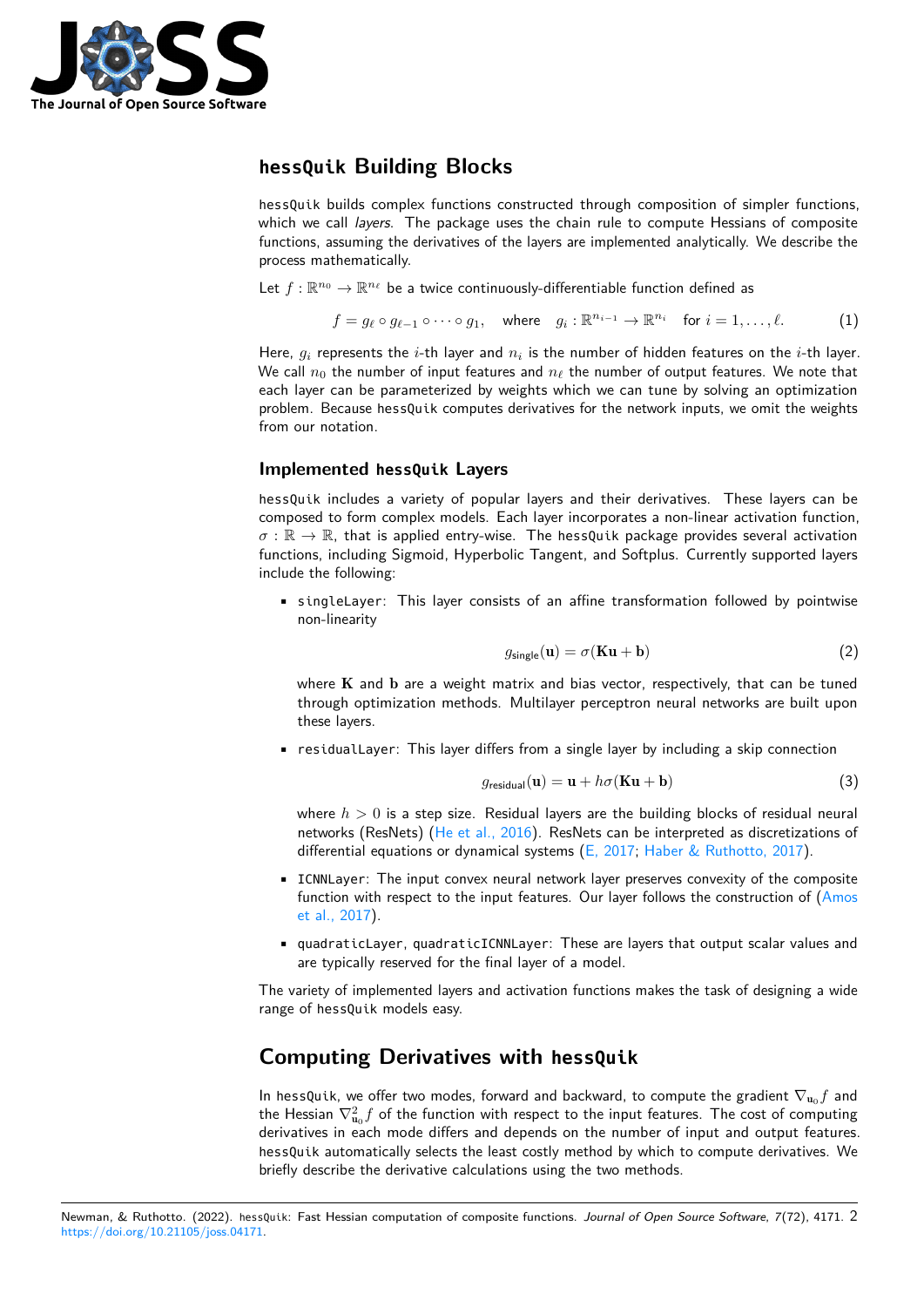

First, it is useful to express the evaluation of f as an iterative process. Let  $\mathbf{u}_0 \in \mathbb{R}^{n_0}$  be a vector of input features. Then, the function evaluated at  $\mathbf{u}_0$  is

$$
\mathbf{u}_1 = g_1(\mathbf{u}_0) \qquad \qquad \in \mathbb{R}^{n_1} \tag{4}
$$

$$
\mathbf{u}_2 = g_2(\mathbf{u}_1) \qquad \qquad \in \mathbb{R}^{n_2} \qquad (5)
$$

$$
f(\mathbf{u}_0) \equiv \mathbf{u}_\ell = g_\ell(\mathbf{u}_{\ell-1}) \qquad \qquad \in \mathbb{R}^{n_\ell} \tag{6}
$$

where  $\mathbf{u}_i$  are the hidden features on layer i for  $i = 1, \ldots, \ell - 1$  and  $\mathbf{u}_\ell$  are the output features.

.

#### **Forward Mode**

Computing derivatives in forward mode means building the gradient and Hessian during forward propagation; that is, when we form  $\mathbf{u}_i$ , we simultaneously form the corresponding gradient and Hessian information. We start by computing the gradient and Hessian of the first layer with respect to the inputs; that is,

$$
\nabla_{\mathbf{u}_0} \mathbf{u}_1 = \nabla_{\mathbf{u}_0} g_1(\mathbf{u}_0) \qquad \qquad \in \mathbb{R}^{n_0 \times n_1} \tag{7}
$$

<span id="page-2-0"></span>
$$
\nabla_{\mathbf{u}_0}^2 \mathbf{u}_1 = \nabla_{\mathbf{u}_0}^2 g_1(\mathbf{u}_0) \qquad \qquad \in \mathbb{R}^{n_0 \times n_0 \times n_1} \tag{8}
$$

We compute the derivatives of subsequent layers using the following mappings for  $i = 1, \ldots, \ell-1$ 

$$
\nabla_{\mathbf{u}_0} \mathbf{u}_{i+1} = \nabla_{\mathbf{u}_0} \mathbf{u}_i \nabla_{\mathbf{u}_i} g_{i+1}(\mathbf{u}_i) \qquad \qquad \in \mathbb{R}^{n_0 \times n_{i+1}} \tag{9}
$$

$$
\nabla_{\mathbf{u}_0}^2 \mathbf{u}_{i+1} = \nabla_{\mathbf{u}_i}^2 g_{i+1}(\mathbf{u}_i) \times_1 \nabla_{\mathbf{u}_0} \mathbf{u}_i \times_2 \nabla_{\mathbf{u}_0} \mathbf{u}_i^\top
$$
  
+ 
$$
\nabla_{\mathbf{u}_0}^2 \mathbf{u}_i \times_3 \nabla_{\mathbf{u}_i} g_{i+1}(\mathbf{u}_i) \in \mathbb{R}^{n_0 \times n_0 \times n_{i+1}}
$$
 (10)

where  $\times_k$  is the mode- $k$  product [\(Kolda & Bader, 2009\)](#page-5-10) and  $\nabla_{{\bf u}_0}{\bf u}_\ell\equiv\nabla_{{\bf u}_0}f({\bf u}_0)$  is the Hessian we want to compute. The Hessian mapping in [Equation 10](#page-2-0) is illustrated in [Figure 1.](#page-2-1) For efficiency, we store  $\nabla_{{\bf u}_i} g_{i+1}({\bf u}_i)$  when we compute the gradient and re-use this matrix to form the Hessian. Notice that the sizes of the derivatives always depend on the number of input features,  $n_0$ .

<span id="page-2-1"></span>

Figure 1: Illustration of Hessian computation of  $\nabla_{{\bf u}_0}^2 {\bf u}_{i+1}$  in forward mode. Note that for the first term, the gray three-dimensional array  $\nabla_{\mathbf{u}_i} g_{i+1}(\mathbf{u}_i)$  is treated as a stack of matrices. Then, the same Jacobian matrix  $\nabla_{u_0} u_i$  is broadcast to each matrix in the stack, illustrated by the repeated cyan matrices. In the second term, the green matrix  $\nabla_{{\bf u}_i} g_{i+1}({\bf u}_i)$  is applied along the third dimension of the magenta three-dimensional array,  $\nabla_{u_0} u_i$ . Both of these operations can be parallelized and accelerated GPUs.

#### **Backward Mode**

Computing derivatives in backward mode is also known as *backward propagation* and is the method by which automatic differentiation computes derivatives. The process works as follows: We first forward propagate through the network without computing gradients or Hessians. After we forward propagate, we build the gradient and Hessian starting from the output layer and working backwards to the input layer. We start by computing derivatives of the final layer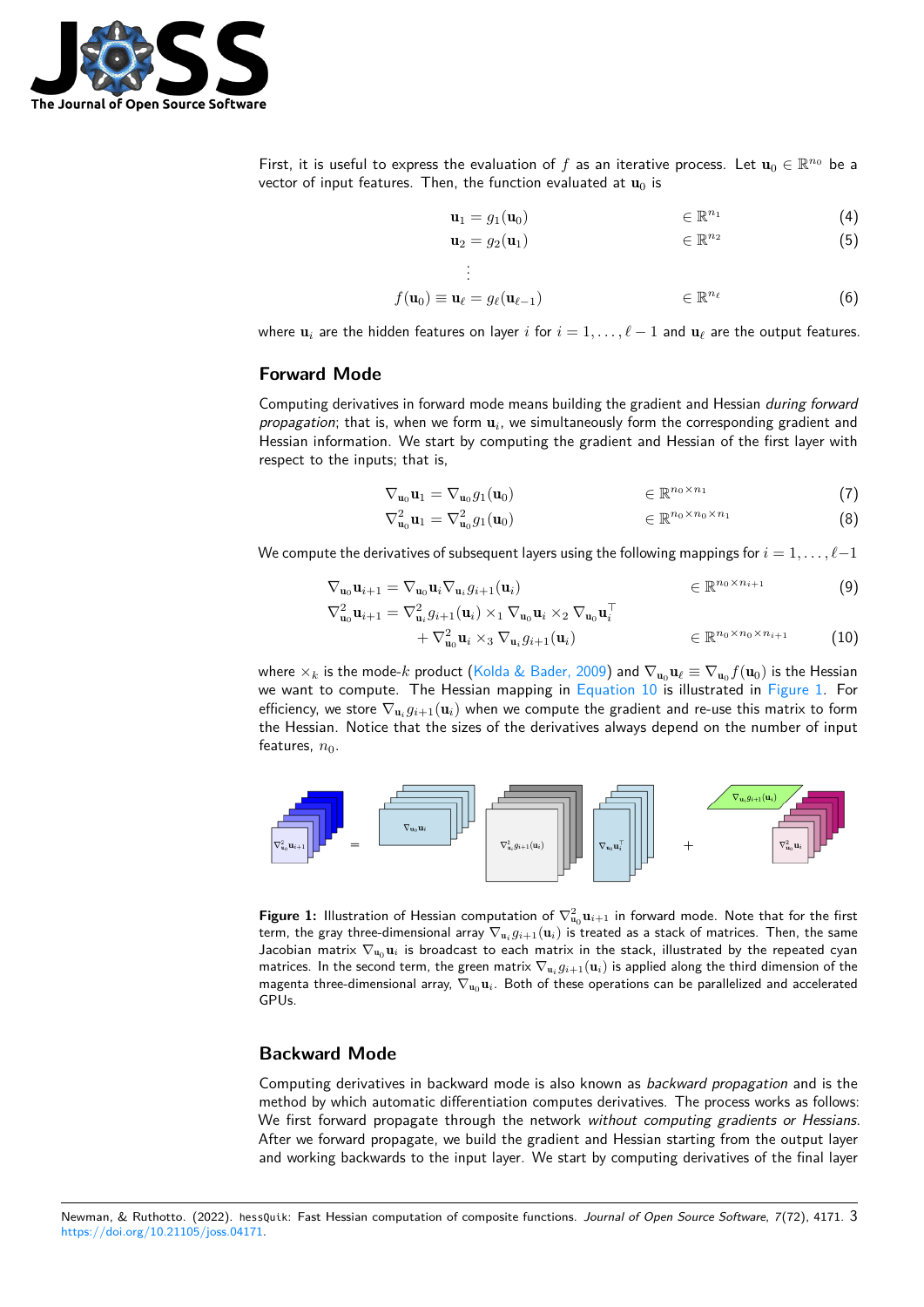

with respect to the previous features; that is,

$$
\nabla_{\mathbf{u}_{\ell-1}} \mathbf{u}_{\ell} = \nabla_{\mathbf{u}_{\ell-1}} g_{\ell}(\mathbf{u}_{\ell-1}) \qquad \qquad \in \mathbb{R}^{n_{\ell-1} \times n_{\ell}} \tag{11}
$$

$$
\nabla_{\mathbf{u}_{\ell-1}}^2 \mathbf{u}_{\ell} = \nabla_{\mathbf{u}_{\ell-1}}^2 g_{\ell}(\mathbf{u}_{\ell-1}) \qquad \qquad \in \mathbb{R}^{n_{\ell-1} \times n_{\ell-1} \times n_{\ell}}.
$$
 (12)

We compute derivatives of previous layers using the following mappings for  $i = \ell - 1, \ldots, 1$ :

$$
\nabla_{\mathbf{u}_{i-1}} \mathbf{u}_{\ell} = \nabla_{\mathbf{u}_{i-1}} g_i(\mathbf{u}_{i-1}) \nabla_{\mathbf{u}_i} \mathbf{u}_{\ell} \qquad \in \mathbb{R}^{n_{i-1} \times n_{\ell}} \qquad (13)
$$
\n
$$
\nabla_{\mathbf{u}_{i-1}}^2 \mathbf{u}_{\ell} = \nabla_{\mathbf{u}_i}^2 \mathbf{u}_{\ell} \times_1 \nabla_{\mathbf{u}_{i-1}} g_i(\mathbf{u}_{i-1}) \times_2 \nabla_{\mathbf{u}_{i-1}} g_i(\mathbf{u}_{i-1})^\top
$$
\n
$$
+ \nabla_{\mathbf{u}_{i-1}}^2 g_i(\mathbf{u}_{i-1}) \times_3 \nabla_{\mathbf{u}_i} \mathbf{u}_{\ell} \qquad \in \mathbb{R}^{n_{i-1} \times n_{i-1} \times n_{\ell}}. \qquad (14)
$$

For efficiency, we re-use  $\nabla_{\mathbf{u}_{i-1}} g_i(\mathbf{u}_{i-1})$  from the gradient computation to compute the Hessian. Notice that the sizes of the derivatives always depend on the number of output features,  $n_\ell$ .

#### **Forward Mode vs. Backward Mode**

The computational efficiency of computing derivatives is proportional to the number of input features  $n_0$  and the number of output features  $n_\ell$ . The heuristic we use is if  $n_0 < n_\ell$ , we compute derivatives in forward mode, otherwise we compute derivatives in backward mode. Our implementation automatically selects the mode of derivative computation based on this heuristic. Users have the option to select their preferred mode of derivative computation if desired.

### **Testing Derivative Implementations**

The hessQuik package includes methods to test derivative implementations and corresponding unit tests. The main test employs Taylor approximations; for details, see [\(Haber, 2014\)](#page-5-11).

# **Efficiency of hessQuik**

We compare the time to compute the Hessian of a neural network with respect to the input features of three approaches: hessQuik (our AD-free method), PytorchAD which uses automatic differentiation following the implementation in [\(Huang et al., 2021\)](#page-5-12), and PytorchHessian which uses the built-in Pytorch [Hessian function.](https://pytorch.org/docs/stable/generated/torch.autograd.functional.hessian.html)

We compare the time to compute the gradient and Hessian of a network with an input dimension  $d = 2^k$  where  $k = 0, 1, ..., 10$ . We implement a residual neural network [\(He et al.,](#page-5-6) [2016\)](#page-5-6) with the width is  $w = 16$ , the depth is  $d = 4$ , and various numbers of output features,  $n_{\ell}$ . For simplicity, the same network architecture is used for every timing test.

For reproducibility, we compare the time to compute the Hessian using Google Colaboratory (Colab) Pro and provide the [notebook](https://colab.research.google.com/github/elizabethnewman/hessQuik/blob/main/hessQuik/examples/hessQuikTimingTest.ipynb) in the repository. For CPU runtimes, Colab Pro uses an Intel(R) Xeon(R) CPU with 2.20GHz processor base speed. For GPU runtimes, Colab Pro uses a Tesla P100 with 16 GB of memory. We note that Colab allocates resources based on availability, and hence exact quantitative reproducibility is not guaranteed. However, we expect users to get qualitatively similar results when running on their own Colab instance or locally.

In [Figure 2](#page-4-0) and [Figure 3,](#page-4-1) we compare the performance of three approaches to compute Hessians of a neural network. In our experiments, we see faster Hessian computations using hessQuik and noticeable acceleration on the GPU, especially for networks with larger input and output dimensions. Specifically, [Figure 2](#page-4-0) shows that for a model with a scalar output, the timing using the hessQuik implementation scales better with the number of input features than either of the AD-based methods. Additionally, [Figure 3](#page-4-1) demonstrates that the hessQuik timings remain relatively constant as the number of output features changes whereas the PytorchAD timings significantly increase as the number of output features increases. Note that we only compare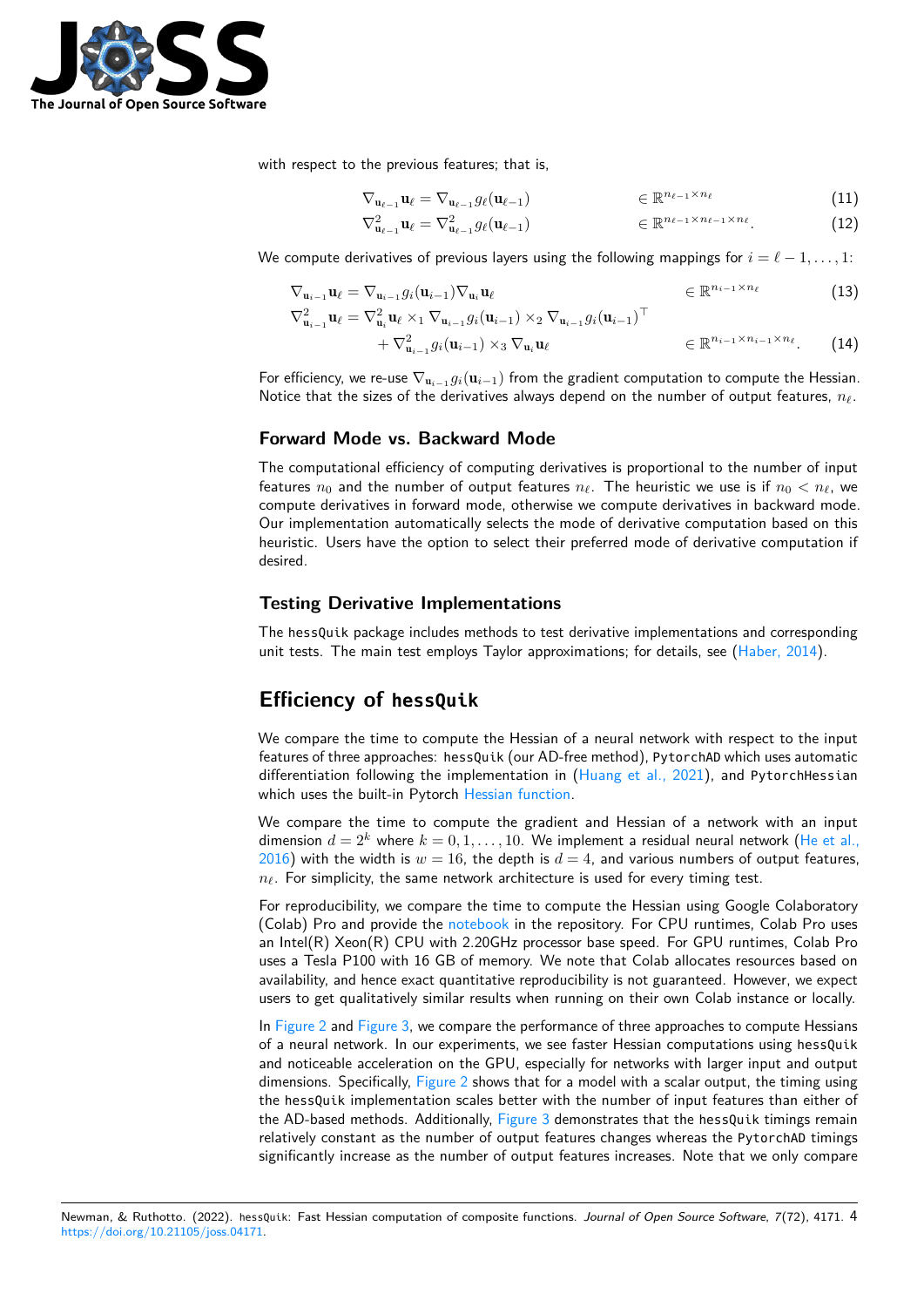

<span id="page-4-0"></span>to PytorchAD for vector-valued outputs because PytorchHessian was noticeably slower for the scalar case.



**Figure 2:** Average time over 10 trials to evaluate and compute the Hessian with respect to the input features for one output feature ( $n_\ell = 1$ ). Solid lines represent timings on the CPU and dashed lines are timings on the GPU. The circle markers are the timings obtained using hessQuik.

<span id="page-4-1"></span>

**Figure 3:** Average time over 10 trials to compute the Hessian with respect to the input features with variable number of input and output features. Each row corresponds to a number of input features,  $n_0$ , each column corresponds to a number of output features,  $n_\ell$ , and color represents the amount of time to compute (in seconds).

# **Conclusions**

hessQuik is a simple, user-friendly software library for computing second-order derivatives of composite functions with respect to their inputs. This PyTorch package includes many popular built-in layers, tutorial repositories, reproducible experiments, and unit testing for ease of use. The implementation scales well in time with various input and output feature dimensions and performance is accelerated on GPUs, notably faster than automatic-differentiation-based second-order derivative computations. We hope the accessibility and efficiency of this package

Newman, & Ruthotto. (2022). hessQuik: Fast Hessian computation of composite functions. Journal of Open Source Software, 7(72), 4171. 5 [https://doi.org/10.21105/joss.04171.](https://doi.org/10.21105/joss.04171)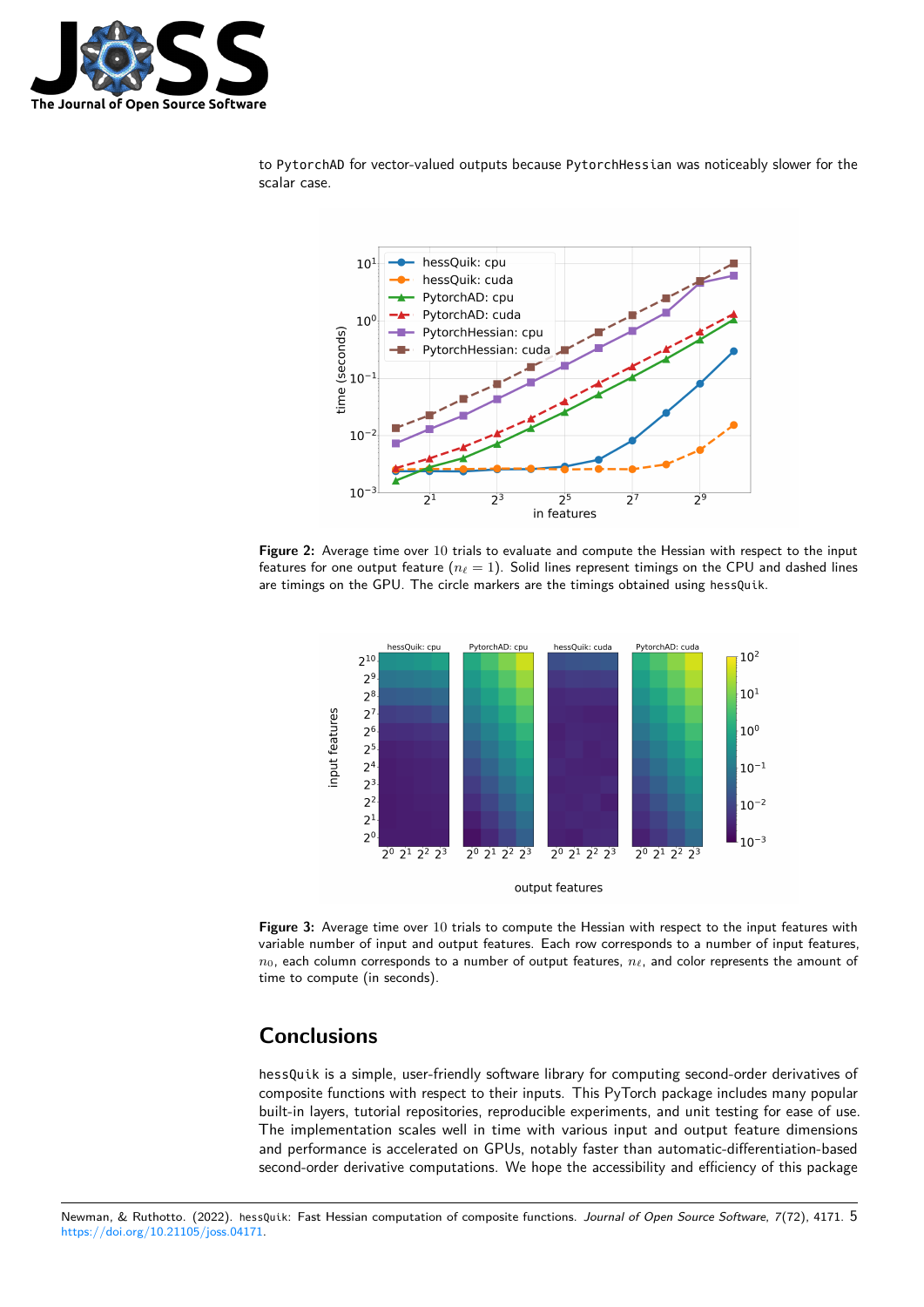

will encourage researchers to use and contribute to hessQuik in the future.

## **Acknowledgements**

The development of hessQuik was supported in part by the US National Science Foundation under Grant Number 1751636, the Air Force Office of Scientific Research Award FA9550- 20-1-0372, and the US DOE Office of Advanced Scientific Computing Research Field Work Proposal 20-023231. Any opinions, findings, and conclusions or recommendations expressed in this material are those of the authors and do not necessarily reflect the views of the funding agencies.

# **References**

- <span id="page-5-9"></span>Amos, B., Xu, L., & Kolter, J. Z. (2017). Input convex neural networks. [https://arxiv.org/](https://arxiv.org/abs/1609.07152) [abs/1609.07152](https://arxiv.org/abs/1609.07152)
- <span id="page-5-3"></span>Anirudh, R., Thiagarajan, J. J., Bremer, P.-T., & Spears, B. K. (2020). Improved surrogates in inertial confinement fusion with manifold and cycle consistencies. Proceedings of the National Academy of Sciences, 117(18), 9741–9746. [https://doi.org/10.1073/pnas.](https://doi.org/10.1073/pnas.1916634117) [1916634117](https://doi.org/10.1073/pnas.1916634117)
- <span id="page-5-1"></span>Bisong, E. (2019). Google Colaboratory. In Building machine learning and deep learning models on Google Cloud Platform: A comprehensive guide for beginners (pp. 59–64). Apress. [https://doi.org/10.1007/978-1-4842-4470-8\\_7](https://doi.org/10.1007/978-1-4842-4470-8_7)
- <span id="page-5-7"></span>E, W. (2017). A proposal on machine learning via dynamical systems. Communications in Mathematics and Statistics,  $5(1)$ ,  $1-11$ . <https://doi.org/10.1007/s40304-017-0103-z>
- <span id="page-5-2"></span>Goodfellow, I., Bengio, Y., & Courville, A. (2016). Deep learning. MIT Press.
- <span id="page-5-11"></span>Haber, E. (2014). Computational methods in geophysical electromagnetics. Society for Industrial; Applied Mathematics. <https://doi.org/10.1137/1.9781611973808>
- <span id="page-5-8"></span>Haber, E., & Ruthotto, L. (2017). Stable architectures for deep neural networks. Inverse Problems, 34(1), 014004. <https://doi.org/10.1088/1361-6420/aa9a90>
- <span id="page-5-6"></span>He, K., Zhang, X., Ren, S., & Sun, J. (2016). Deep residual learning for image recognition. 2016 IEEE Conference on Computer Vision and Pattern Recognition (CVPR), 770–778. <https://doi.org/10.1109/CVPR.2016.90>
- <span id="page-5-12"></span>Huang, C.-W., Chen, R. T. Q., Tsirigotis, C., & Courville, A. (2021). Convex potential flows: Universal probability distributions with optimal transport and convex optimization. International Conference on Learning Representations. [https://openreview.net/forum?id=](https://openreview.net/forum?id=te7PVH1sPxJ) [te7PVH1sPxJ](https://openreview.net/forum?id=te7PVH1sPxJ)
- <span id="page-5-10"></span>Kolda, T. G., & Bader, B. W. (2009). Tensor decompositions and applications. SIAM Review, 51(3), 455–500. <https://doi.org/10.1137/07070111X>
- <span id="page-5-5"></span>O'Leary-Roseberry, T., & Ghattas, O. (2020). Ill-posedness and optimization geometry for nonlinear neural network training. <https://arxiv.org/abs/2002.02882>
- <span id="page-5-4"></span>Papernot, N., McDaniel, P., Jha, S., Fredrikson, M., Celik, Z. B., & Swami, A. (2016). The limitations of deep learning in adversarial settings. 2016 IEEE European Symposium on Security and Privacy (EuroS p), 372-387. <https://doi.org/10.1109/EuroSP.2016.36>
- <span id="page-5-0"></span>Paszke, A., Gross, S., Massa, F., Lerer, A., Bradbury, J., Chanan, G., Killeen, T., Lin, Z., Gimelshein, N., Antiga, L., Desmaison, A., Kopf, A., Yang, E., DeVito, Z., Raison, M., Tejani, A., Chilamkurthy, S., Steiner, B., Fang, L., … Chintala, S. (2019). PyTorch: An imperative style, high-performance deep learning library. In H. Wallach, H. Larochelle, A.